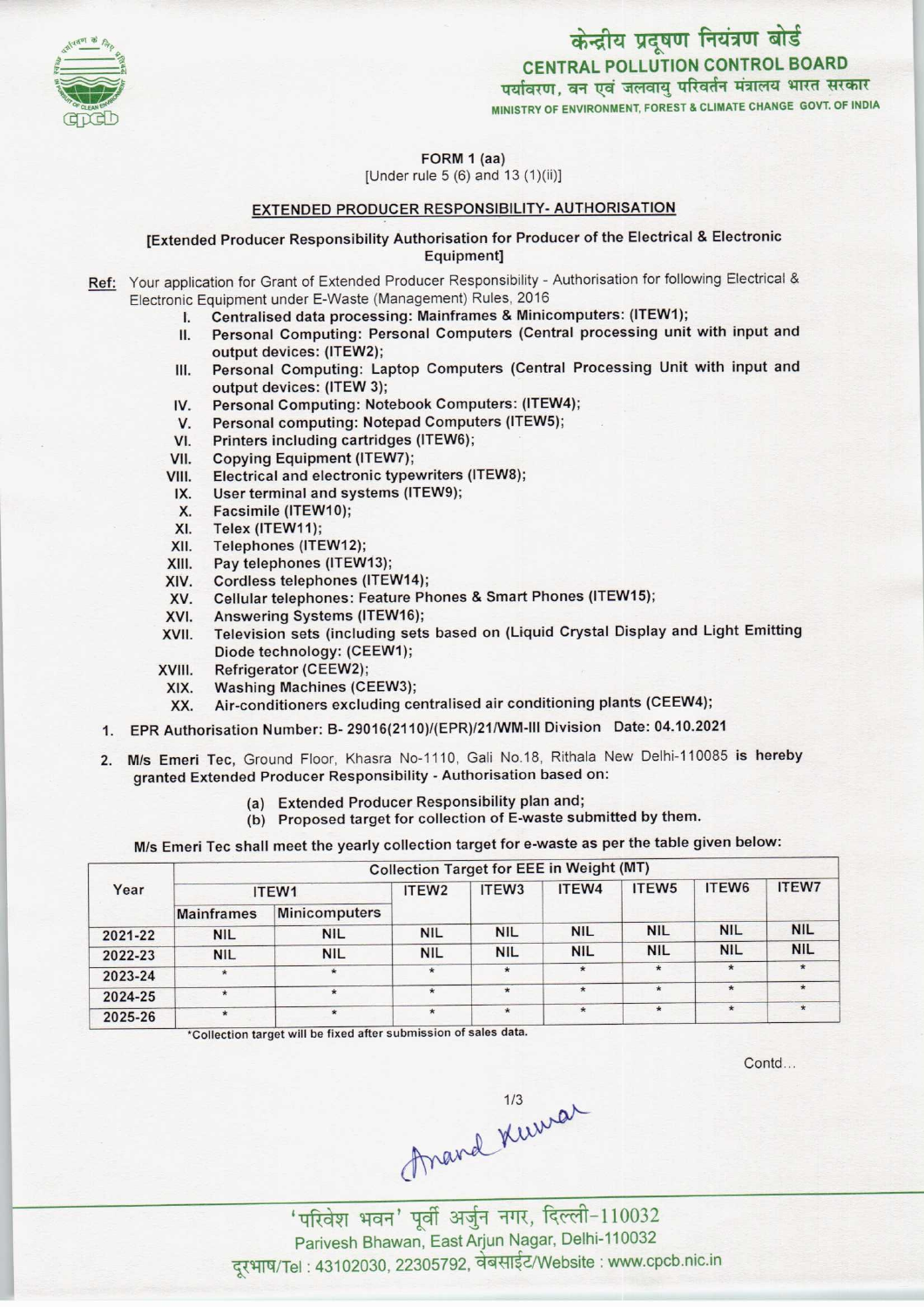

| Year               | From pre page<br><b>Collection Target for EEE in Weight (MT)</b> |            |            |            |            |                    |            |                          |                               |  |  |
|--------------------|------------------------------------------------------------------|------------|------------|------------|------------|--------------------|------------|--------------------------|-------------------------------|--|--|
|                    | ITEW8                                                            | ITEW9      | ITEW10     | ITEW11     | ITEW12     | ITEW <sub>13</sub> | ITEW14     | ITEW <sub>15</sub>       |                               |  |  |
|                    |                                                                  |            |            |            |            |                    |            | Feature<br><b>Phones</b> | <b>Smart</b><br><b>Phones</b> |  |  |
| 2021-22            | <b>NIL</b>                                                       | <b>NIL</b> | <b>NIL</b> | <b>NIL</b> | <b>NIL</b> | <b>NIL</b>         | <b>NIL</b> | <b>NIL</b>               | <b>NIL</b>                    |  |  |
| 2022-23            | <b>NIL</b>                                                       | <b>NIL</b> | <b>NIL</b> | <b>NIL</b> | <b>NIL</b> | <b>NIL</b>         | <b>NIL</b> | <b>NIL</b>               | <b>NIL</b>                    |  |  |
| 2023-24            | $\star$                                                          | $\star$    | $\star$    | $\star$    | $\star$    | $\star$            | $\star$    | $\star$                  | $\star$                       |  |  |
|                    | $\star$                                                          | $\star$    | $\star$    | $\star$    | $\star$    | $\star$            | $\star$    | $\star$                  | $\star$                       |  |  |
| 2024-25<br>2025-26 | $\star$                                                          | $\star$    | $\star$    | $\star$    | $\star$    | $\star$            | $\star$    | $\star$                  | $\star$                       |  |  |

\*Collection target will be fixed after submission of sales data.

| Year    |            | <b>Collection Target for EEE in Weight (MT)</b> |                   |                   |            |  |  |
|---------|------------|-------------------------------------------------|-------------------|-------------------|------------|--|--|
|         | ITEW16     | CEEW1                                           | CEEW <sub>2</sub> | CEEW <sub>3</sub> | CEEW4      |  |  |
| 2021-22 | <b>NIL</b> | <b>NIL</b>                                      | <b>NIL</b>        | <b>NIL</b>        | <b>NIL</b> |  |  |
| 2022-23 | <b>NIL</b> | <b>NIL</b>                                      | <b>NIL</b>        | <b>NIL</b>        | <b>NIL</b> |  |  |
| 2023-24 |            | $\star$                                         | $\star$           |                   |            |  |  |
| 2024-25 |            | $\star$                                         | $\star$           | $\star$           | $\star$    |  |  |
| 2025-26 | $\star$    | $\star$                                         | $\star$           |                   | $\star$    |  |  |

\*Collection target will be fixed after submission of sales data.

# 3. The Authorisation shall be valid for a period of five (5) years from date of issue with following conditions:

- i. You shall strictly follow the approved Extended Producer Responsibility plan, a copy of which is enclosed herewith as Enclosure-I;
- ii. You shall ensure that collection mechanism or collection Centres are set up or designated as per the details given in the Extended Producer Responsibility plan and that shall be completed before the proposed dates if any in the EPR Plan (list of collection Centres and the toll free numbers for reverse logistics enclosed); manie mentic untercular mention and that shall any end that shall any proposed dates if any in the Extended Producer Responsibility plan and that shall repoposed dates if any in the EPR Plan (list of collection Centres and
- iii. You shall ensure that all the collected e-waste is channelized to recycler/dismantler M/s E-waste Recyclers India Shed No.15, Roz ka Meo Industrial Area , Nuh, Haryana and records shall be maintained at recycler/dismantler and your end;
- iv. You shall maintain records, in Form-2 of these Rules, of e-waste and make such records available for scrutiny by Central Pollution Control Board;
- v. You shall file annual returns in Form-3 to the Central Pollution Control Board on or before 30th day of June following the financial year to which that returns relates.

## vi. General Terms & Conditions of the Authorisation:

a. The authorisation shall comply with provisions of the Environment (Protection) Act, 1986 and ection) Act, 1986 and<br>Contd...

Anand Kurra